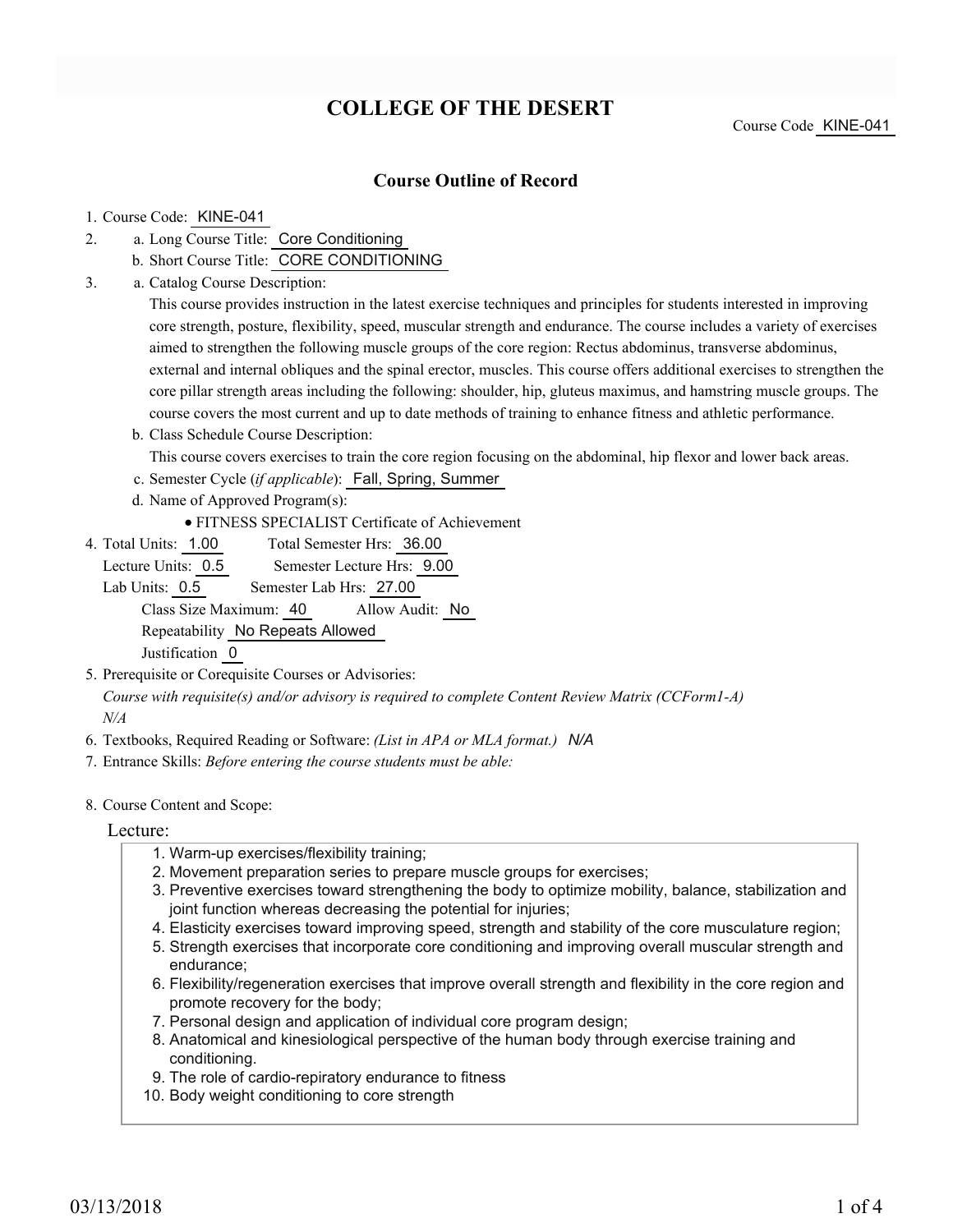## KINE 041-Core Conditioning

Lab: *(if the "Lab Hours" is greater than zero this is required)*

- 1. Static core strengthing exercises
- 2. Dynamic core strengthening exercises
- 3. Kettlebell exercises to improve core strength
- 4. Yoga and Pilates exercises to improve core strength
- 5. Cardiorespiratory conditioning, both endurance and interval training
- 6. Body weight conditioning exercises to improve fitness
- 9. Course Student Learning Outcomes:

1. Perform, with an increasing degree of proficiency, elementary fitness activities that demonstrate measurable improvements in coordination, aerobic capacity, muscular strength and overall flexibility.

- 2. Demonstrate an understanding of the relationship between fitness, nutrition and weight management.
- 3. Identify those health habits associated with optimum wellness and physical well-being.

10. Course Objectives: Upon completion of this course, students will be able to:

- a. Demonstrate basic exercise techniques to strengthen core musculature;
- b. Demonstrate basic exercise techniques to strengthen core musculature;
- c. Demonstrate basic strength training exercises that place additional emphasis on core musculature;
- d. Demonstrate basic agility and plyometric exercises to improve overall speed and athletic performance;

e. Demonstrate flexibility exercises to improve strength, balance, and increased range of motion in core musculature, posture and performance.

f. Compute and report on selective fitness assignments.

11. Methods of Instruction: *(Integration: Elements should validate parallel course outline elements)* 

- a. Activity
- b. Demonstration, Repetition/Practice
- c. Discussion
- d. Individualized Study
- e. Journal
- f. Lecture
- g. Participation
- h. Self-exploration
- i. Technology-based instruction

Other Methods:

a. Guest speakers. b. Audio/visual presentations.

12. Assignments: (List samples of specific activities/assignments students are expected to complete both in and outside of class.) In Class Hours: 36.00

Outside Class Hours: 18.00

- a. In-class Assignments
	- 1. Personal fitness testing
	- 2. End of class evaluations
	- 3. Creative personal program design, timeline with class lecture, discussion and feedback of students
- b. Out-of-class Assignments
	- 1. Personal program design
	- 2. Personal nutritional analysis
	- 3. Muscular analysis
	- 4. Body composition analysis
	- 5. Flexibility measurement and assessment pre and post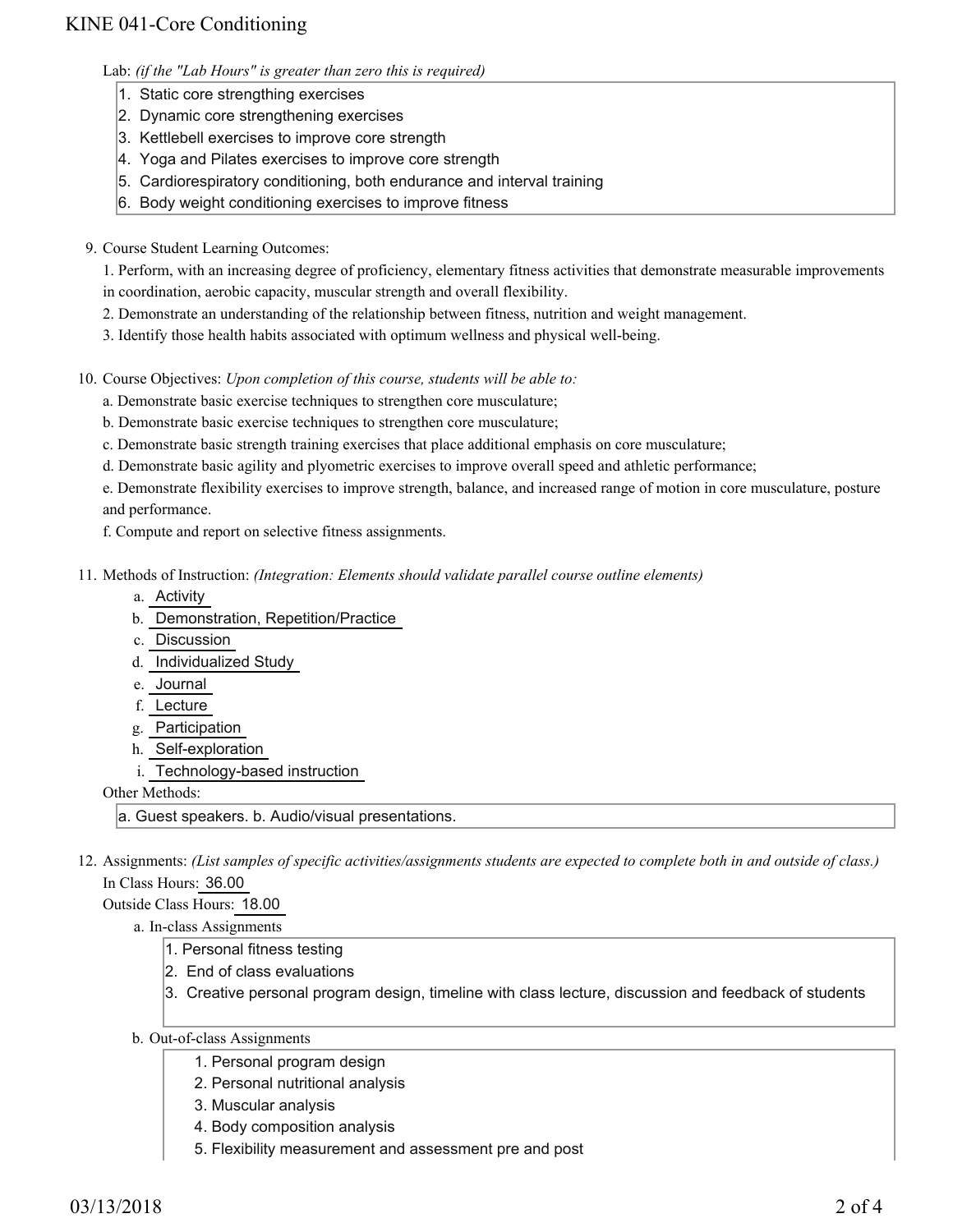## KINE 041-Core Conditioning

- 6. Various physical fitness assessment and skill practice
- 7. Student presentation
- 8. How to design core and strength workouts for home
- 13. Methods of Evaluating Student Progress: The student will demonstrate proficiency by:
	- Written homework
		- fitness journals, article critiques
	- Portfolios

Self evaluations and testimonies

- Self-paced testing
- Laboratory projects
- Field/physical activity observations
- Computational/problem solving evaluations

Computation (training heart rate, basal metabolic rate, calorie charts, and overall fat, protein and carbohydrate readings.)

- Presentations/student demonstration observations
- Group activity participation/observation
	- Group fitness circuits Partner program workouts
- True/false/multiple choice examinations
- Student participation/contribution
- Student preparation
- 14. Methods of Evaluating: Additional Assessment Information:
- 15. Need/Purpose/Rationale -- All courses must meet one or more CCC missions.

PO-GE C5 – Personal Growth and Development

Exhibit habits of intellectual exploration, personal responsibility, and well being.

IO - Personal and Professional Development

Demonstrate an understanding of ethical issues to make sound judgments and decisions.

16. Comparable Transfer Course

|                                                                      | <b>University System</b>                                        | Campus                    | <b>Course Number</b> | <b>Course Title</b>  | <b>Catalog Year</b> |  |
|----------------------------------------------------------------------|-----------------------------------------------------------------|---------------------------|----------------------|----------------------|---------------------|--|
|                                                                      | 17. Special Materials and/or Equipment Required of Students:    |                           |                      |                      |                     |  |
|                                                                      | <b>Flexibility Mat</b>                                          |                           |                      |                      |                     |  |
|                                                                      | <sup>18.</sup> Materials Fees:                                  | <b>Required Material?</b> |                      |                      |                     |  |
|                                                                      | <b>Material or Item</b>                                         |                           |                      | <b>Cost Per Unit</b> | <b>Total Cost</b>   |  |
| 19. Provide Reasons for the Substantial Modifications or New Course: |                                                                 |                           |                      |                      |                     |  |
|                                                                      | periodic review                                                 |                           |                      |                      |                     |  |
| 20.                                                                  | a. Cross-Listed Course ( <i>Enter Course Code</i> ): N/A        |                           |                      |                      |                     |  |
|                                                                      | b. Replacement Course <i>(Enter original Course Code)</i> : N/A |                           |                      |                      |                     |  |

- 21. Grading Method *(choose one)*: Letter Grade Only
- 22. MIS Course Data Elements
	- a. Course Control Number [CB00]: CCC000399294
	- b. T.O.P. Code [CB03]: 83500.00 Physical Education